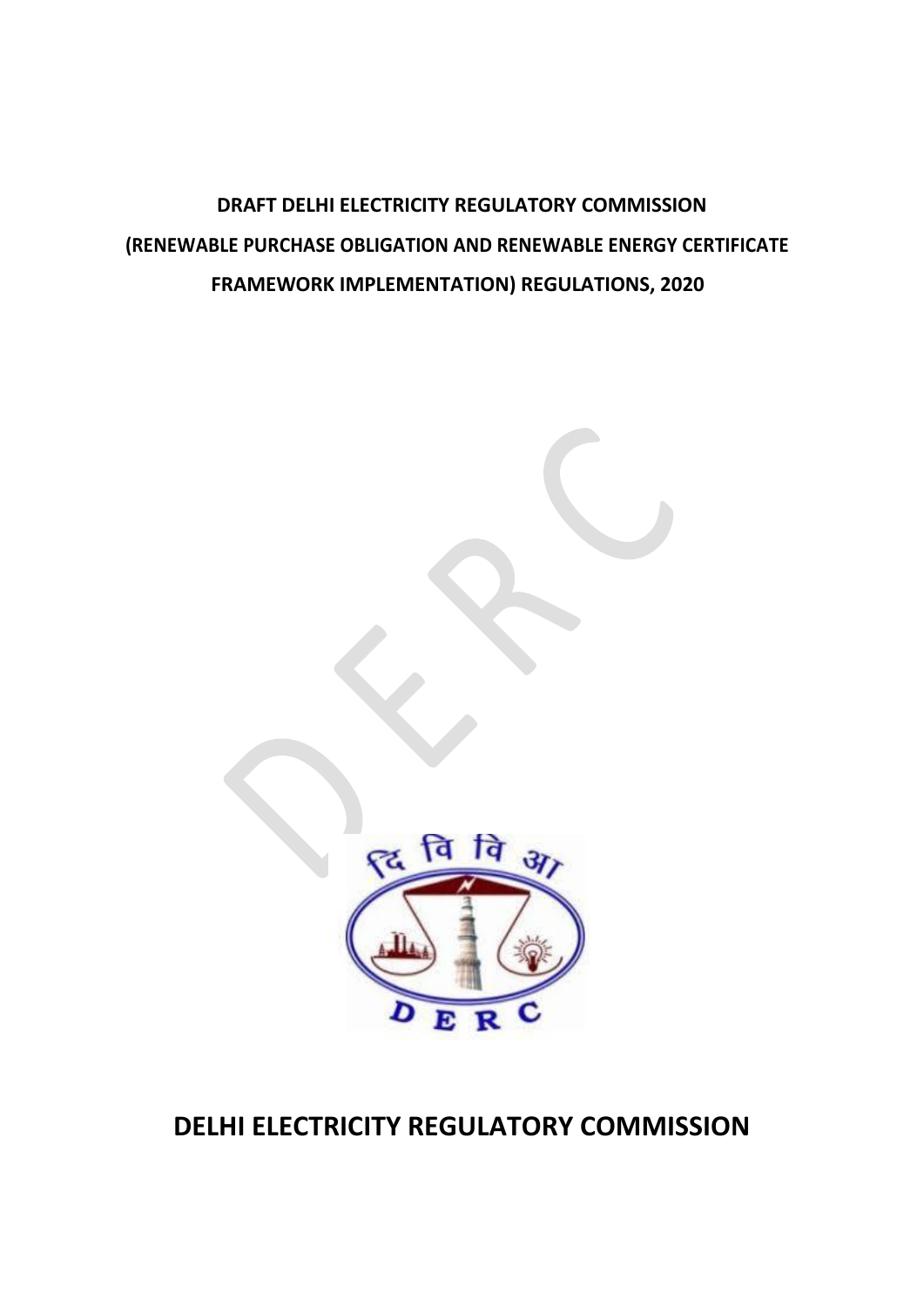#### **DELHI ELECTRICITY REGULATORY COMMISSION**

**Delhi, 19/10/2020**

## **DRAFT DELHI ELECTRICITY REGULATORY COMMISSION (RENEWABLE PURCHASE OBLIGATION AND RENEWABLE ENERGY CERTIFICATE FRAMEWORK IMPLEMENTATION) REGULATIONS, 2020**

F.3(600/Tariff-Fin./DERC/2019-20/6705 - In exercise of powers conferred under Section 181 read with Sections 61(h), 66 and 86(1)(e) of the Electricity Act, 2003, the Delhi Electricity Regulatory Commission after previous publication hereby makes the following Regulations for the Renewable Purchase Obligation (RPO) and Renewable Energy Certificate (REC) Framework Implementation in the National Capital Territory of Delhi.

## **PART 1 PRELIMINARY**

#### **1. SHORT TITLE, COMMENCEMENT AND EXTENT**

- (1) These Regulations shall be called the *Delhi Electricity Regulatory Commission (Renewable Purchase Obligation and Renewable Energy Certificate Framework Implementation) Regulations, 2020*.
- (2) These Regulations shall come into force from the date of notification: Provided that for the period from 01/04/2017 to 31/03/2020, the RPO targets for Long Term Open Access (LTOA) and Medium Term Open Access (MTOA) Consumers shall be same as the target of FY 2016-17 as specified in *Delhi Electricity Regulatory Commission (Renewable Purchase Obligation and Renewable Energy Certificate Framework Implementation) Regulations, 2012*:

Provided further that the compliance of cumulative targets for the above mentioned intervening period for LTOA/MTOA shall be met by such entities within two years from the date of notification of these Regulations.

- (3) These Regulations shall extend to whole of National Capital Territory of Delhi.
- (4) These Regulations shall apply to the following obligated entities in the National Capital Territory of Delhi:
	- (i) Distribution Licensees;
	- (ii) Any Captive user, using other than Renewable Energy Sources exceeding 1 MW;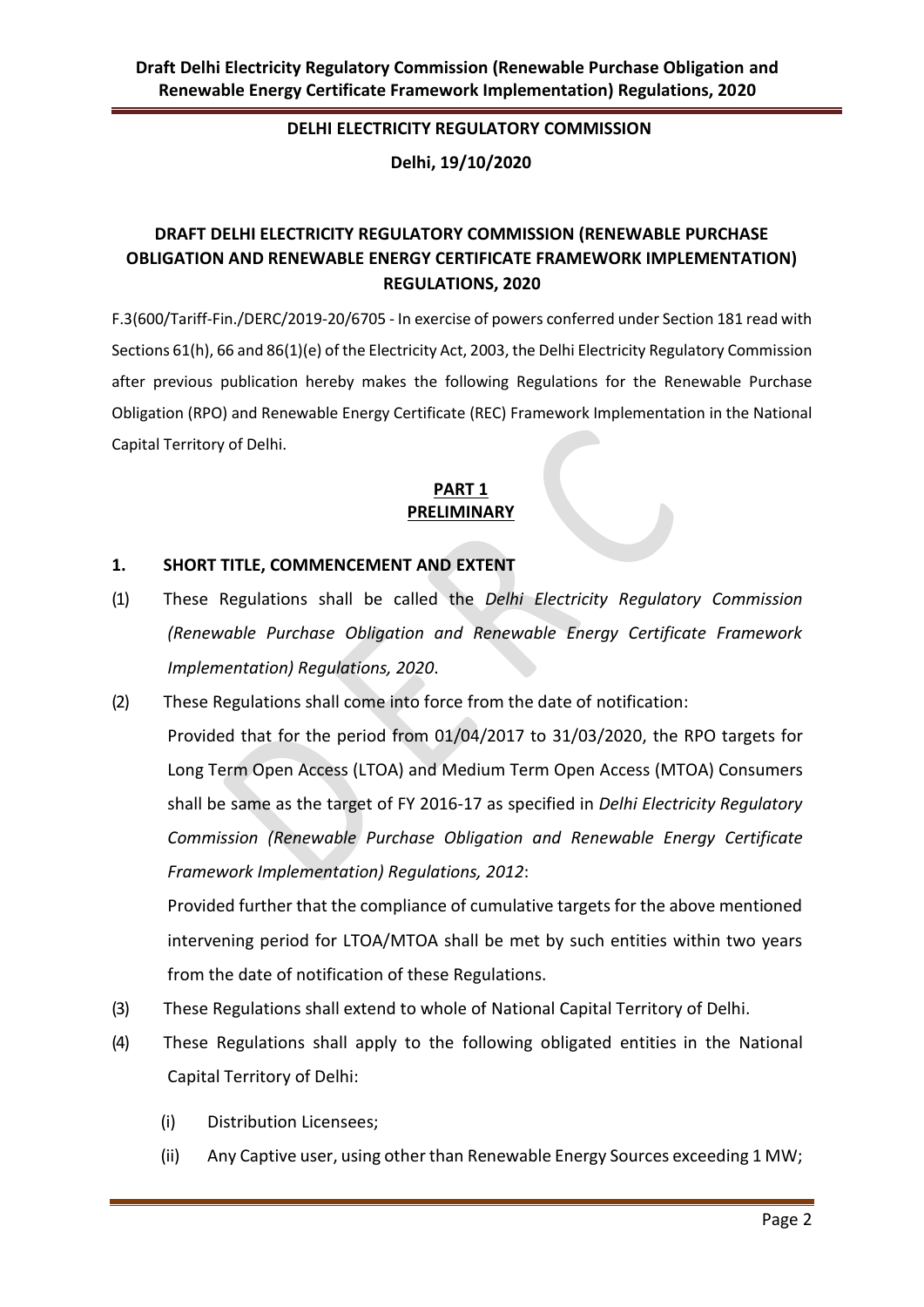and

(iii) Any Open Access Consumer having contract demand exceeding 1 MW and sourcing power from other than Renewable Sources of Energy.

#### **2. DEFINITIONS**

In these Regulations, unless the context otherwise requires,

- (1) "Accredited Entities" means entities engaged in generation of electricity from Renewable Energy Sources registered under *Central Electricity Regulatory Commission (Terms and Conditions for Recognition and Issuance of Renewable Energy Certificate for Renewable Energy Generation) Regulations, 2010*, as amended from time to time, for issuance of Renewable Energy certificates;
- (2) "Act" means the Electricity Act, 2003 (Act No. 36 of 2003) and subsequent amendment(s) thereof;
- (3) "Area of Supply" means the area(s) within which the Distribution Licensee is authorized to supply electricity;
- (4) "Captive Generating Plant" shall have the same meaning as defined in the Act read with the Electricity Rules 2005 as amended from time to time;
- (5) "Captive user" shall mean the end user of electricity generated in a Captive Generating Plant and the term captive use shall be construed accordingly;
- (6) "Central Agency" means the agency, as the Central Commission may designate from time to time, under Central Electricity Regulatory Commission (Terms and Conditions for recognition and issuance of Renewable Energy Certificate for Renewable Energy Generation) Regulations, 2010 as amended from time to time;
- (7) "Central Commission" means the Central Electricity Regulatory Commission (CERC) referred to in sub‐section (1) of section 76 of the Act;
- (8) "Certificate" means the Renewable Energy Certificate (REC) issued by the Central Agency in accordance with the procedures prescribed under the provisions specified in the *Central Electricity Regulatory Commission (Terms and Conditions for recognition and issuance of Renewable Energy Certificate for Renewable Energy Generation) Regulations, 2010* as amended from time to time;
- (9) "Commission" means the Delhi Electricity Regulatory Commission (DERC) as referred in subsection (1) of Section 82 of the Act;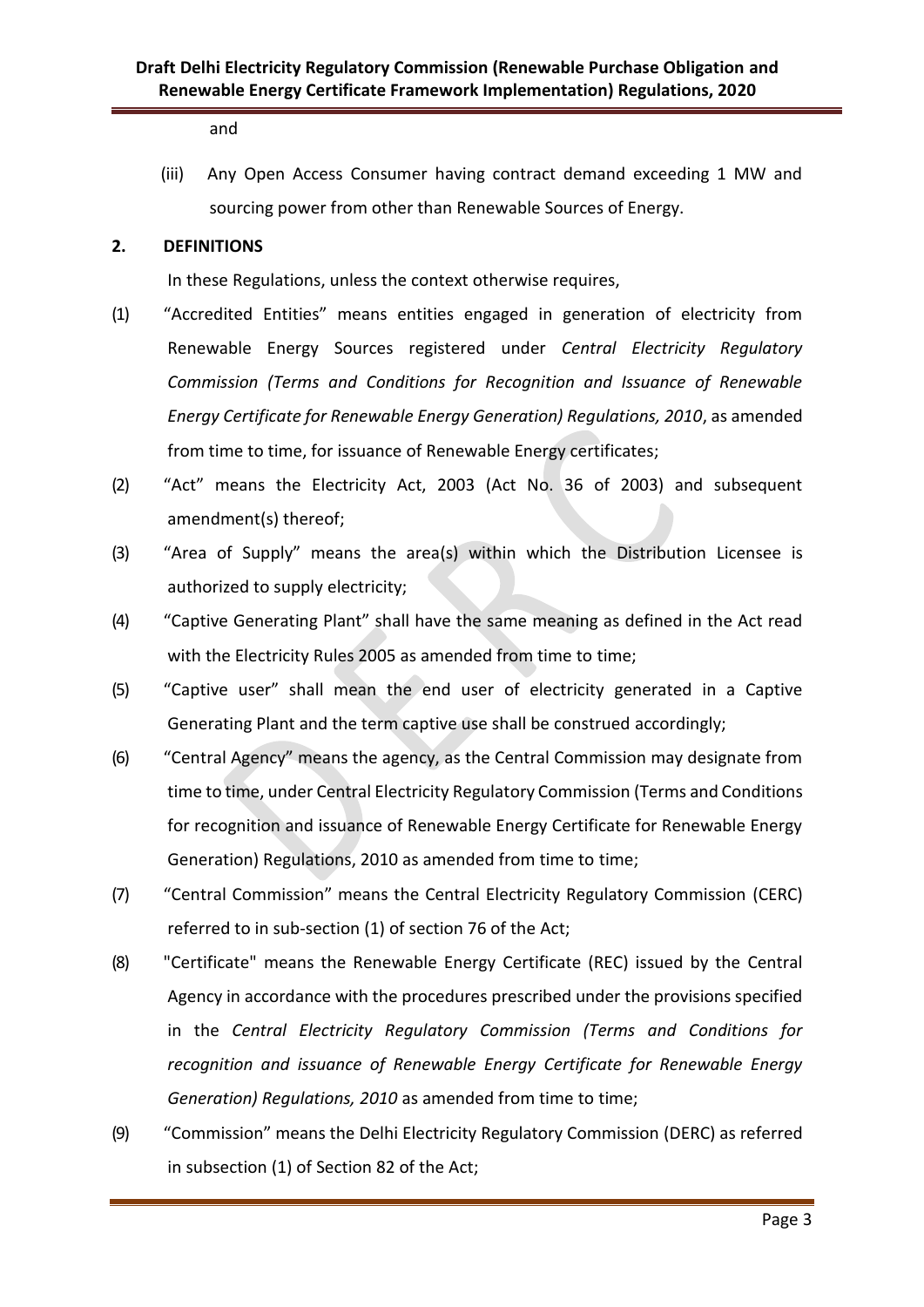- (10) "Distribution Licensee" means a Licensee authorised to operate and maintain a Distribution system for supplying electricity to the consumers in his area of supply ;
- (11) "Inter-connection point "shall mean the interface point of the Renewable Energy Project with the transmission system or distribution system as the case may be;
- (12) "Floor price" shall have the same meaning as defined in the *Central Electricity Regulatory Commission (Terms and Conditions for recognition and issuance of Renewable Energy Certificate for Renewable Energy Generation) Regulations, 2010*, as amended from time to time;
- (13) "Forbearance Price" shall have the same meaning as defined in the *Central Electricity Regulatory Commission (Terms and Conditions for recognition and issuance of Renewable energy Certificate for Renewable Energy Generation) Regulations 2010* as amended from time to time;
- (14) "MNRE" means the Ministry of New and Renewable Energy, Government of India;
- (15) "Obligated Entity" means the Distribution Licensee, Captive user, Open Access Consumer or any other entity in the National Capital Territory of Delhi, which is mandated to fulfill Renewable Purchase Obligation as may be notified by the Commission from time to time;
- (16) "Open Access Consumer" means a consumer permitted to receive supply of electricity from a person, other than Distribution Licensee of his area of supply as per DERC (Terms and Conditions for Open Access) Regulations,2005 as amended from time to time and the applicable Orders issued under the Open Access Regulations;
- (17) "Person" shall have the same meaning as defined under sub section (49) of Section 2 of the Act;
- (18) "Power Exchange" means exchange registered under CERC (Power Market) Regulations, 2010 and amendments thereof;
- (19) "Renewable Energy Sources" means renewable sources such as small hydro, wind, solar including its integration with combined cycle, biomass, bio fuel cogeneration, urban or municipal waste and/or such other source(s) recognized by Ministry of New and Renewable Energy (MNRE) or any other agency as notified by Government of India or the Commission;
- (20) "Renewable Purchase Obligation (RPO)" means the requirement as specified under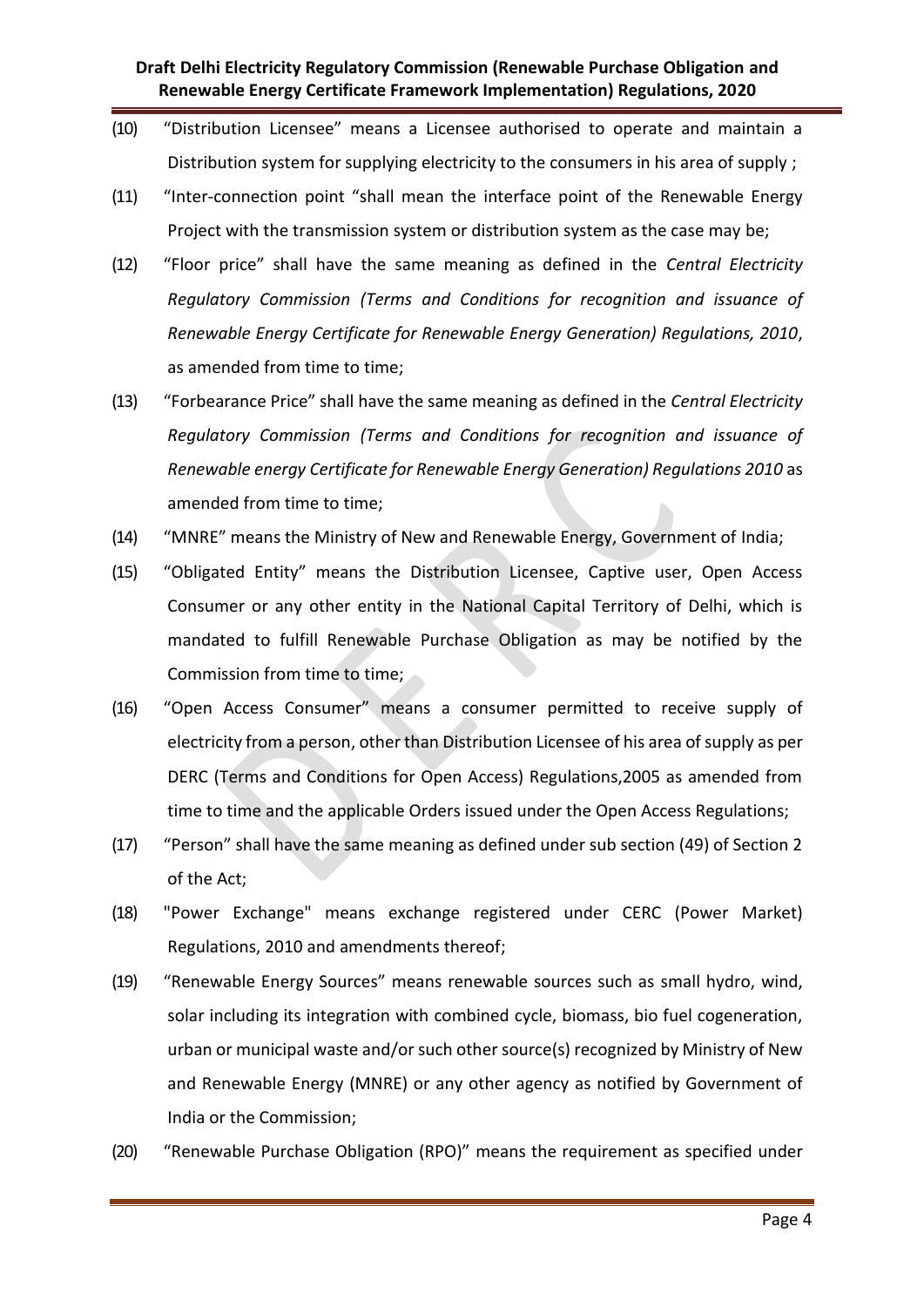these Regulations as per Section 86(1)(e) of the Act for the Obligated Entity to purchase electricity from Renewable Energy Sources;

- (21) "State Nodal Agency" means the Energy Efficiency & Renewable Energy Management Centre (EERM&C) or the agency so designated by the Commission under Regulation 6 of these Regulations to act as the agency to undertake the functions as specified in these regulations in the National Capital Territory of Delhi;
- (22) "State" means the National Capital Territory of Delhi.
- (23) "Tariff" means the tariff fixed by the Commission as per relevant Regulations for generation from various Renewable Energy Sources under Section 62 or adopted under Section 63 of the Act;
- (24) "Year" means a financial year  $-1^{st}$  April to 31<sup>st</sup> March.

## **3. INTERPRETATIONS**

- (1) These Regulations shall be interpreted and implemented in a manner not inconsistent with the provisions of the Act, Rules and Regulations made thereunder.
- (2) Unless the context otherwise requires, the words or expressions used in these Regulations and not defined herein but defined in the Act or the Regulations issued by the Commission, shall have the same meaning assigned to them respectively in the Act or such Regulations issued by the Commission.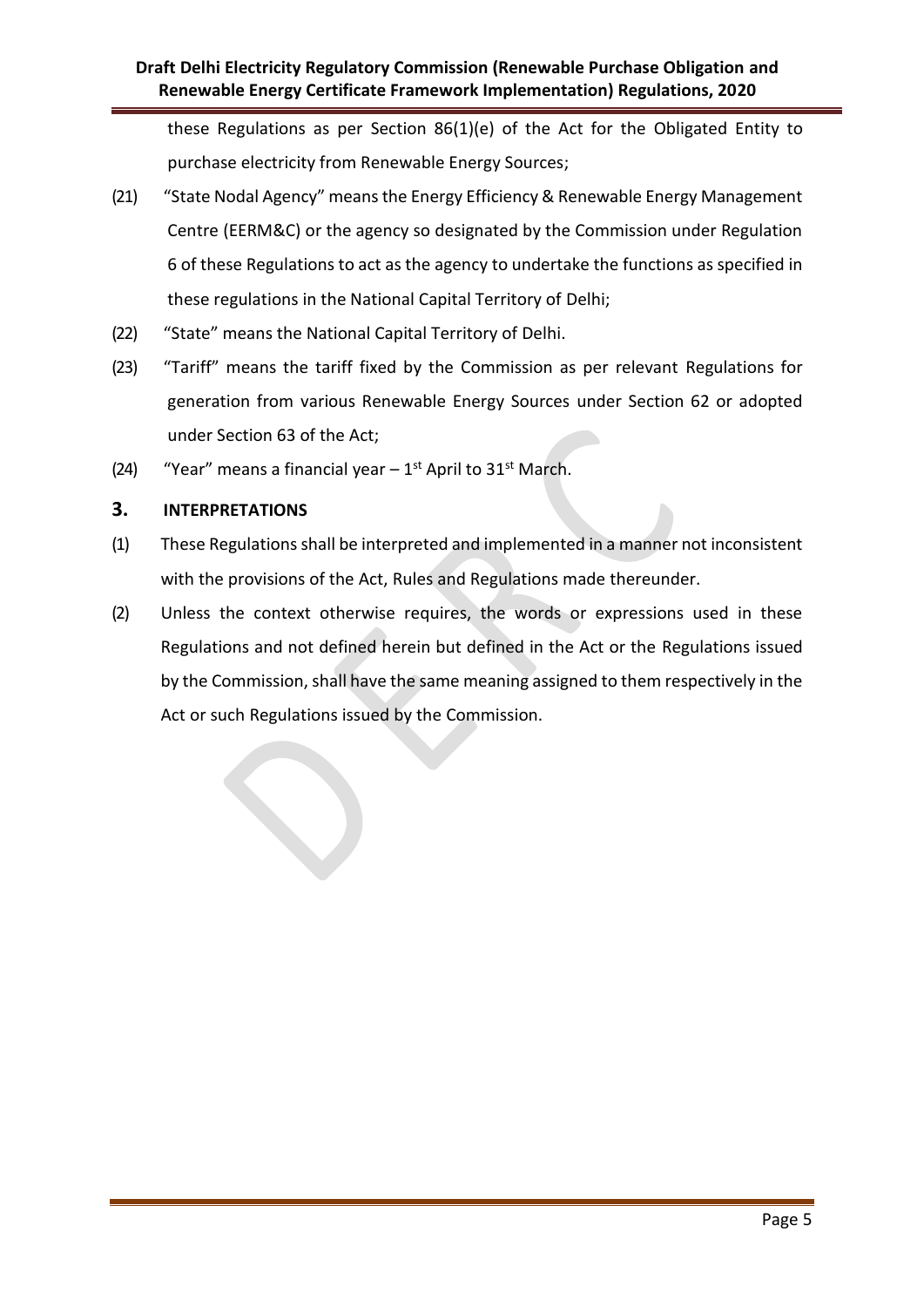## **PART 2 GENERAL**

#### **4. RENEWABLE PURCHASE OBLIGATION (RPO)**

(1) Every Obligated Entity shall purchase electricity from Renewable Energy Sources for fulfilment of a defined minimum percentage of the total consumption during the year, under the Renewable Purchase Obligation, as specified below –

| Table 1. RFO Targets for Obligated Liftlings |                    |            |                         |        |
|----------------------------------------------|--------------------|------------|-------------------------|--------|
| <b>S. No.</b>                                | <b>Particulars</b> | FY 2020-21 | FY 2021-22   FY 2022-23 |        |
|                                              | Non-Solar Target   | 10.25%     | 10.25%                  | 10.50% |
|                                              | Solar Target       | 7.25%      | 8.75%                   | 10.50% |
|                                              | Total              | 17.50%     | 19.00%                  | 21.00% |

Provided further that the targets specified for Obligated Entities for FY 2022-23 shall be continued beyond FY 2022-23 unless specified by the Commission separately.

(2) The Obligated Entity shall comply with its RPO targetsseparately for Solar & Non-Solar, excluding consumption met from hydro other than small hydro sources of power, through procurement of Solar energy and Non-Solar energy:

Provided that such obligation to purchase renewable energy shall be inclusive of the purchases, if any, from Renewable Energy Sources already being made by the obligated entity concerned:

Provided further that on achievement of Solar RPO compliance as specified in aforesaid sub Regulation (2) to the extent of 85% and above, remaining shortfall if any, can be met by excess Non-Solar energy/Non-Solar REC purchased beyond non-Solar RPO for that particular year:

Provided further that on achievement of Non-Solar RPO compliance as specified in aforesaid sub-Regulation (2) to the extent of 85% and above, remaining shortfall if any, can be met by excess Solar energy/Solar REC purchased beyond Solar RPO for that particular year:

Provided also that the Obligated Entities may purchase power from various Renewable Energy sources or RECs or combination of both for any shortfall in meeting their total RPO targets for any financial year within three months from the date of completion of the relevant financial year.

#### **5. OTHER CONDITIONS FOR COMPLIANCE**

(1) The power purchase from generating station(s) based on Renewable Energy Sources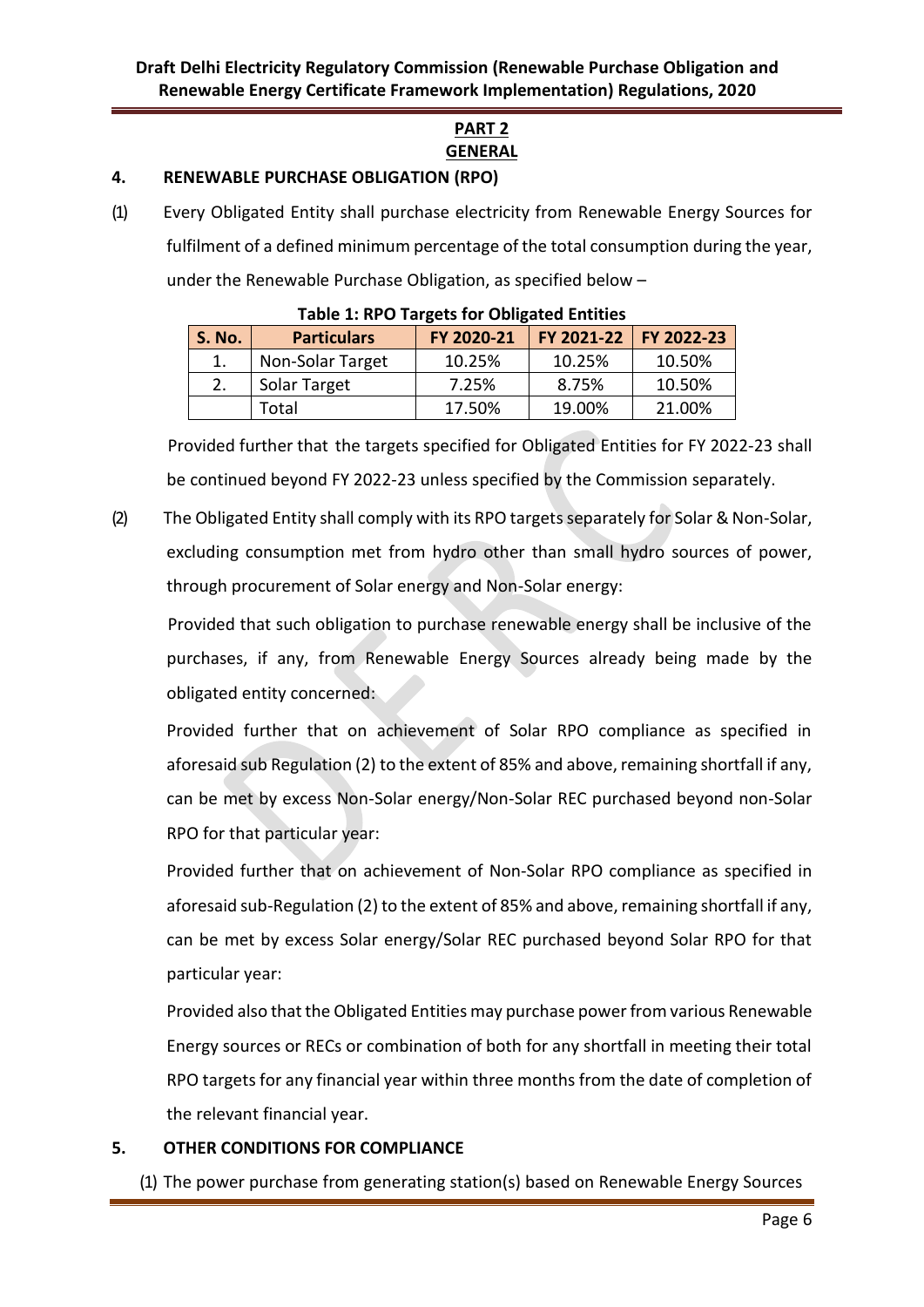registered for issuance of REC under *CERC (Terms and Conditions for recognition and issuance of Renewable Energy Certificate for Renewable Energy Generation) Regulations 2010* as amended from time to time, shall not qualify for RPO of the Obligated Entities:

Provided that for power purchase from RE generator, the Obligated Entities will submit an under-taking to State Nodal Agency that renewable component of this power has not been claimed by the RE generators for issuance of REC under *CERC (Terms and Conditions for recognition and issuance of Renewable Energy Certificate for Renewable Energy Generation) Regulations, 2010* as amended from time to time.

- (2) The quantum of electricity generated by Net Metering consumers other than Obligated Entity eligible under *DERC (Net Metering for Renewable Energy) Regulations, 2014* as amended from time to time or under Delhi Solar Policy, 2016 as amended from time to time shall qualify towards compliance of Renewable Purchase Obligation (RPO) for the Distribution Licensee of the area.
- (3) Distribution Licensees shall procure 100% power generated from all the Waste-to-Energy plants in the State, in the ratio of their procurement of power from all sources, or as approved by the Commission from time to time.
- (4) The renewable energy procured by the Obligated Entity from renewable energy generating stations bundled with coal/lignite generating stations shall be considered towards compliance of RPO to the extent of power procured from such renewable energy generating station.
- (5) The Distribution Licensee shall submit its quarterly progress report to the Commission along with RPO compliance status of Open Access Consumers & Captive Users on the capacity addition, generation and purchase of electricity from Renewable Energy Sources & purchase of RECs and also upload the progress report on its website.

#### **6. STATE NODAL AGENCY**

- (1) The State Nodal Agency (SNA) shall discharge the following functions, namely
	- (a) accreditation and recommendation of the renewable energy projects for registration under REC mechanism and shall act in accordance with the procedures/rules laid by Central Agency for discharge of its functions under the *Central Electricity Regulatory Commission (Terms and Conditions for recognition*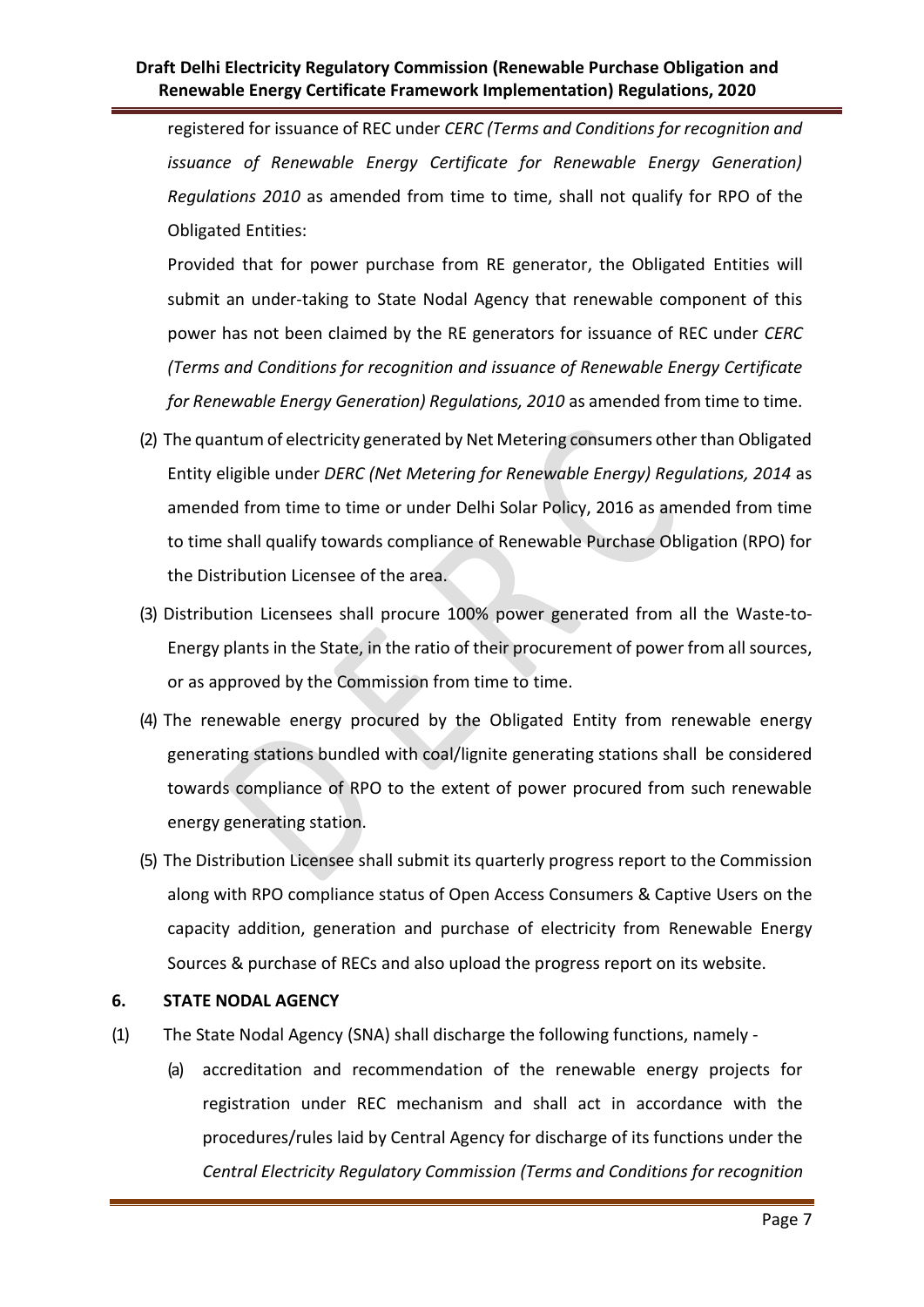*and issuance of Renewable Energy Certificate for Renewable Energy Generation) Regulations, 2010* as amended from time to time;

- (b) develop suitable protocol for collection of information from various sources such as renewable energy generating companies, Obligated Entities, State Load Despatch Centre (SLDC) or any other agency on regular basis and compile such information to compute the compliance of RPO target by Obligated Entities;
- (c) publish monthly statement of renewable energy procurement and RPO compliance by different Obligated Entities on a cumulative basis by 25<sup>th</sup> day of the next month on its website;
- (d) submit quarterly progress report in respect of compliance of renewable purchase obligation by the Obligated Entities by 25<sup>th</sup> day of the next month. State Nodal Agency shall develop formats and get approved by the Commission within one month of issuance of these Regulations.
- (e) discharge any other function as may be assigned by the Commission from time to time.
- (2) The State Nodal Agency shall function in accordance with the directions issued by the Commission from time to time.
- (3) The Commission may specify qualifying criteria based on technical and financial capability of an agency to be designated as State Nodal Agency.
- (4) The Commission may fix the remuneration and charges payable to the State Nodal Agency for discharge of its functions and the same shall be recovered from the accredited entities and the Obligated Entities other than Distribution Licensees.
- (5) If the Commission is satisfied that the State Nodal Agency is not able to discharge its functions satisfactorily, it may by an Order, and after recording reasons in writing, designate another agency to function as State Nodal Agency, as it considers appropriate.

## **7. OPEN ACCESS CONSUMER(S):**

(1) Open Access Consumer receiving electricity from Renewable Energy sources shall be exempted from the Wheeling, Transmission, Cross Subsidy Surcharge and Additional Surcharge to the extent of quantum of RPO compliance: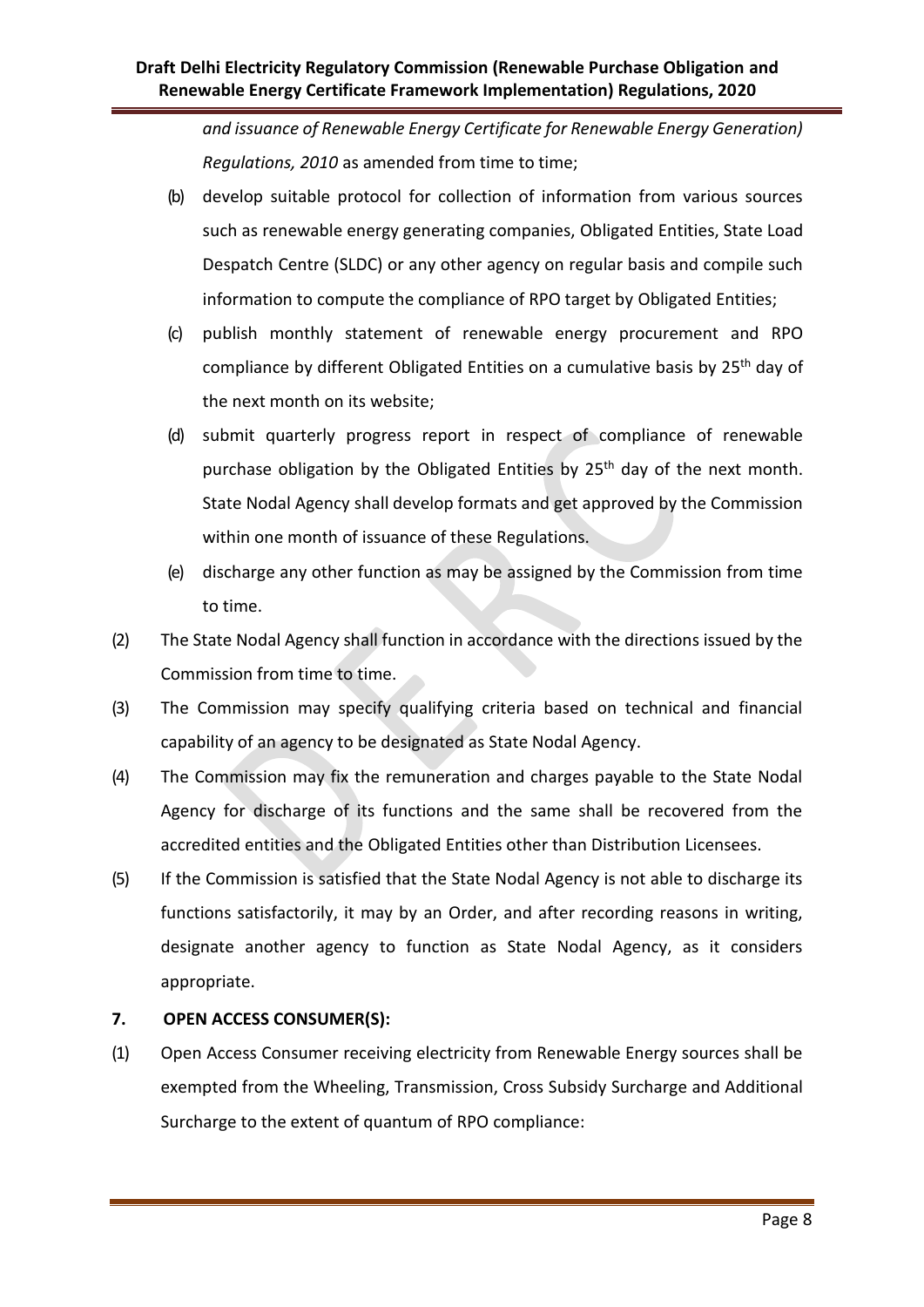Provided that the generators using Renewable Energy Sources shall provide certificate to Obligated Entities that no REC/ RPO claim for this power has been made.

(2) Every Open Access Consumer shall submit necessary details to Distribution Licensee regarding total consumption of electricity and purchase of energy from Renewable Sources for fulfilment of RPO on yearly basis within 15 days from the date of notification of these Regulations:

Provided that an existing Open Access Consumer as on 1<sup>st</sup> April of a Financial Year, shall submit the projections for the relevant financial year by 31<sup>st</sup> March of the preceding Financial Year.

(3) The Distribution Licensee shall take into account the projections submitted by the Open Access Consumer for the purpose of computation of the value of Bank Guarantee (BG) or Fixed Deposit Receipt (FDR) for the relevant financial year: Provided that the value of BG /FDR shall be the average of Floor and Forbearance price of respective sources based on the past three months:

Provided further that the value of Bank Guarantee or Fixed Deposit Receipt shall be intimated to the Open Access Consumer within 7 days of receipt of projections from the Open Access Consumer.

(4) The Open Access Consumer shall submit Bank Guarantee or Fixed Deposit Receipt (FDR) to Distribution Licensees before issuance of compliance report for completion of metering formalities:

Provided that existing Open Access Consumer on the date of applicability of these Regulations shall submit the Bank Guarantee or Fixed Deposit Receipt (FDR) within 7 days of receipt of intimation of value of Bank Guarantee or Fixed Deposit Receipt (FDR):

Provided further that if the Open Access Consumer is under Open Access on 1<sup>st</sup> April of Financial Year, the Open Access consumer shall submit the separate Bank Guarantee or Fixed Deposit Receipt (FDR) for the relevant financial year by 30<sup>th</sup> April of the relevant Financial Year:

- (5) The Bank Guarantee or Fixed Deposit Receipt (FDR) shall be valid upto three months from the date of completion of relevant financial year.
- (6) The Open Access Consumer shall submit the details of the RPO compliance for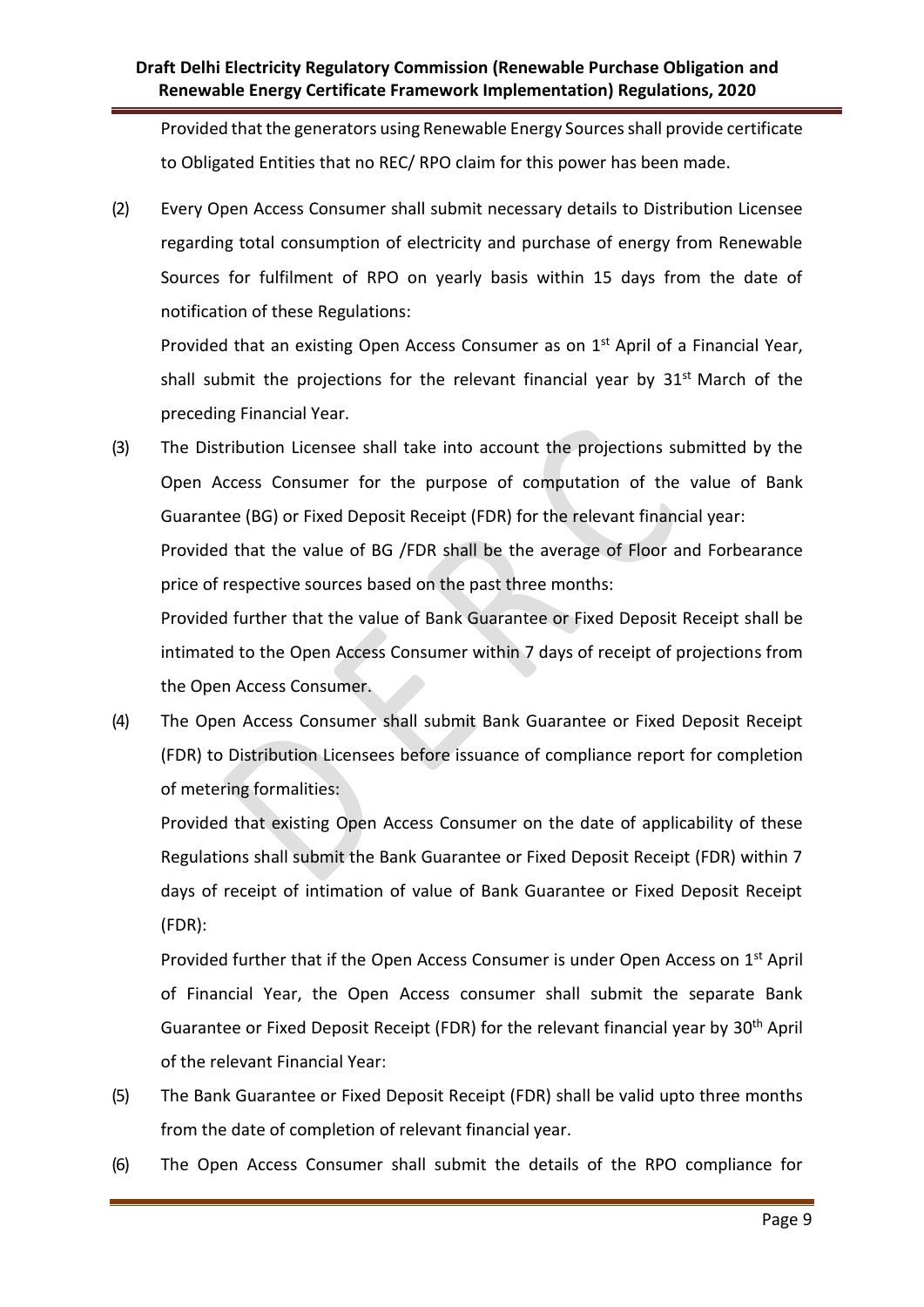reconciliation to the Distribution Licensee of its area within two (2) months from the date of completion of relevant financial year.

(7) In case of part fulfillment or non-fulfillment of RPO compliance of the Open Access Consumer, the Distribution Licensee shall encash Bank Guarantee or Fixed Deposit Receipt (FDR) for the amount equal to shortfall units towards compliance of RPO target:

Provided that in case the value of Bank Guarantee or Fixed Deposit Receipt (FDR) is more than the amount required to purchase REC by the Distribution Licensee for shortfall unit towards compliance of RPO target, the Distribution Licensee shall release the balance amount of Bank Guarantee or Fixed Deposit Receipt (FDR):

Provided further that in case the value of Bank Guarantee or Fixed Deposit Receipt (FDR) is less than the amount required to purchase REC by the Distribution Licensee for shortfall unit towards compliance of RPO target, the Distribution Licensee shall include the balance amount in subsequent bill.

(8) In case of fulfillment of RPO compliance of the Open Access Consumer, the Distribution Licensee shall release the Bank Guarantee or Fixed Deposit Receipt (FDR), within 7 days of reconciliation of RPO compliance: Provided that if the Distribution Licensee fails to release Bank Guarantee or Fixed

Deposit Receipt (FDR), an interest at the rate of 1.0% per month shall be payable by Distribution Licensee for delayed period on the amount of Bank Guarantee or Fixed Deposit Receipt (FDR) to be released.

(9) The Distribution Licensee shall purchase RECs within 30 days of receipt of reconciled statements from Open Access Consumers from the amount realised on encashment of Bank Guarantee or Fixed Deposit Receipt (FDR) and the balance amount, if any, realised through bill of Open Access Consumer.

#### **8. CAPTIVE USER(S)**

(1) Every Captive User shall submit necessary details regarding total consumption of electricity from captive generating and purchase of energy from Renewable Sources for fulfilment of RPO on yearly basis within 15 days from the date of notification of these Regulations:

Provided that the applicant who declares the captive use during a financial year shall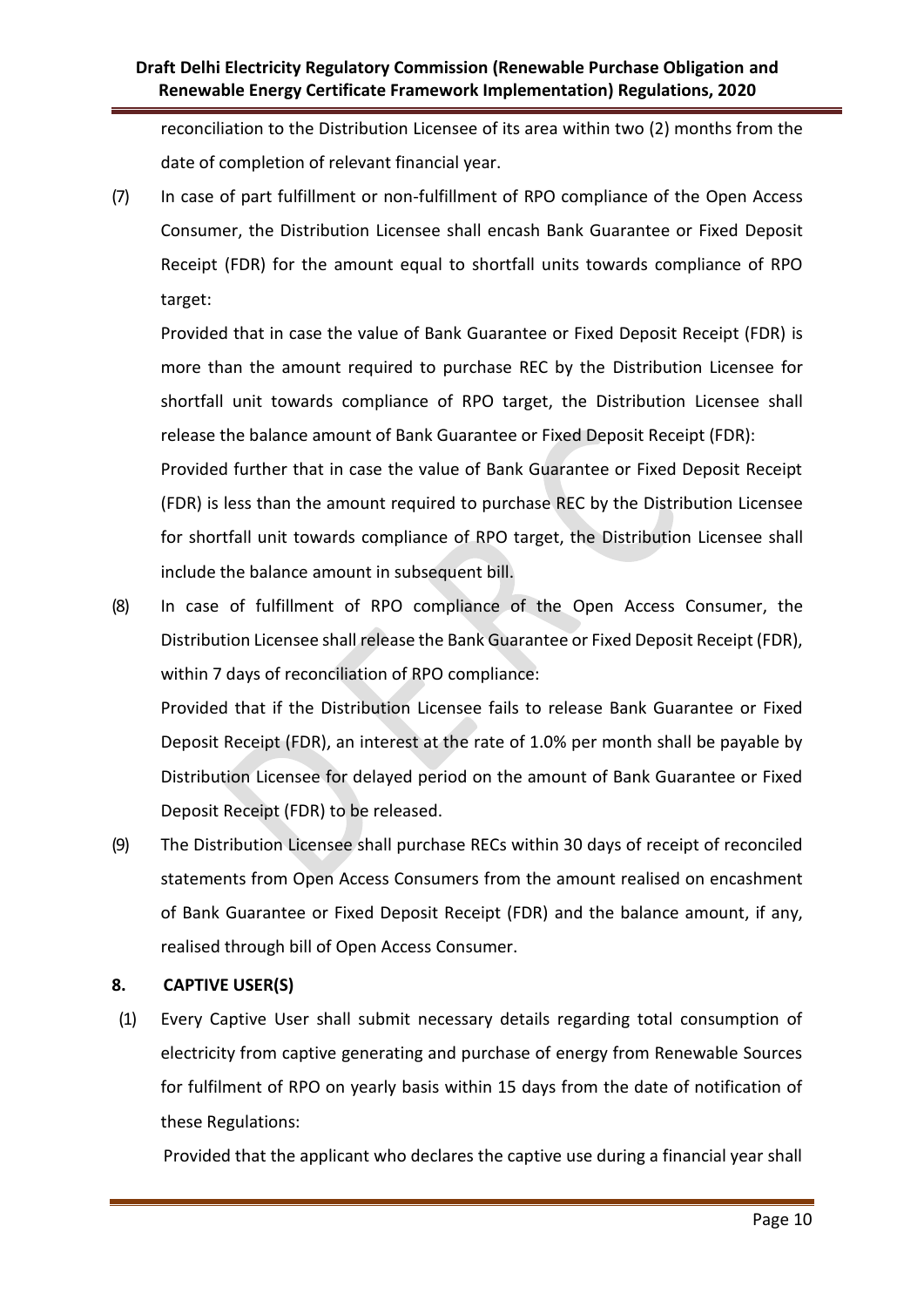submit the projections within 15 days of the declaration of captive user.

Provided further that existing Captive User as on 1<sup>st</sup> April of a Financial Year, shall submit the projections for the relevant financial year by  $31<sup>st</sup>$  March of the preceding Financial Year.

(2) The Distribution Licensee shall take into account the projections submitted by the Captive User for the purpose of computation of the value of Bank Guarantee (BG) or Fixed Deposit Receipt (FDR) for the relevant financial year:

Provided that the value of BG /FDR shall be the average of Floor and Forbearance price of respective sources based on the past three months:

Provided further that the value of Bank Guarantee or Fixed Deposit Receipt shall be intimated to the Captive User within 7 days of receipt of projections from the Captive User.

- (3) The Captive User shall submit Bank Guarantee or Fixed Deposit Receipt (FDR) by 30<sup>th</sup> April of the relevant Financial Year to the Distribution Licensee of its area: Provided that the Captive User on the date of applicability of these Regulations or who declares the captive use during a Financial Year, shall submit the Bank Guarantee or Fixed Deposit Receipt (FDR) within 7 days of receipt of intimation of value of Bank Guarantee or Fixed Deposit Receipt (FDR):
- (4) The Bank Guarantee or Fixed Deposit Receipt (FDR) shall be valid upto three months from the date of completion of relevant financial year.
- (5) The Captive User shall submit the details of the RPO compliance for reconciliation to the Distribution Licensee of its area within two (2) months from the date of completion of relevant financial year.
- (6) In case of part fulfillment or non-fulfillment of RPO compliance of the Captive User, the Distribution Licensee shall encash Bank Guarantee or Fixed Deposit Receipt (FDR) for the amount equal to shortfall units towards compliance of RPO target: Provided that in case the value of Bank Guarantee or Fixed Deposit Receipt (FDR) is more than the amount required to purchase REC by the Distribution Licensee for shortfall unit towards compliance of RPO target, the Distribution Licensee shall release the balance amount of Bank Guarantee or Fixed Deposit Receipt (FDR): Provided further that in case the value of Bank Guarantee or Fixed Deposit Receipt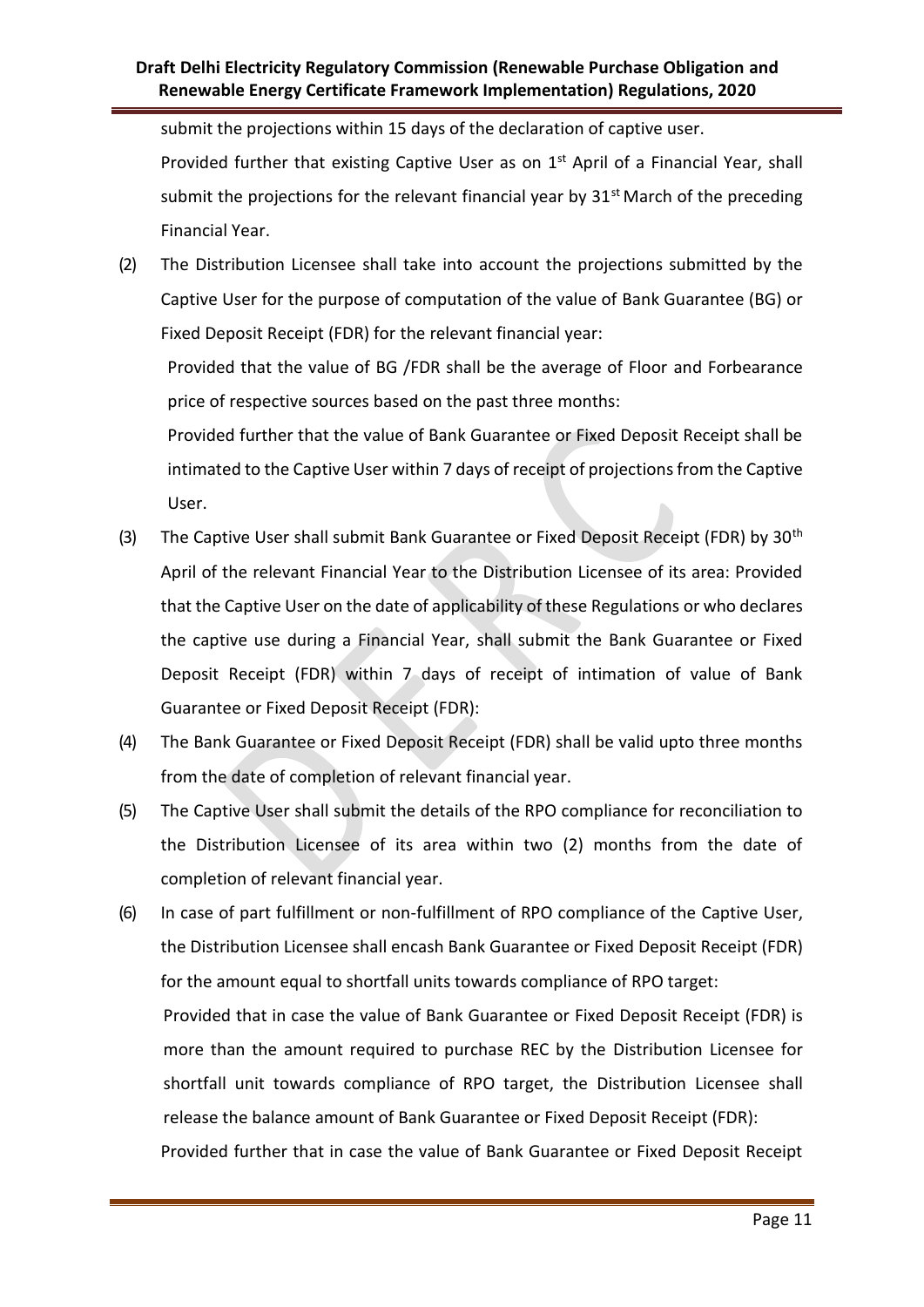(FDR) is less than the amount required to purchase REC by the Distribution Licensee for shortfall unit towards compliance of RPO target, the Distribution Licensee shall include the balance amount in subsequent bill.

(7) In case of fulfillment of RPO compliance of the Captive User, the Distribution Licensee shall release the Bank Guarantee or Fixed Deposit Receipt (FDR), within 7 days of reconciliation of RPO compliance:

Provided that if the Distribution Licensee fails to release Bank Guarantee or Fixed Deposit Receipt (FDR), an interest at the rate of 1.0% per month shall be payable by Distribution Licensee for delayed period on the amount of Bank Guarantee or Fixed Deposit Receipt (FDR) to be released.

(8) The Distribution Licensee shall purchase RECs within 30 days of receipt of reconciled statements from Captive Users from the amount realised on encashment of Bank Guarantee or Fixed Deposit Receipt (FDR) and the balance amount, if any, realised through bill of Captive Users.

#### **9. DISTRIBUTION LICENSEE(S)**

(1) The cost incurred by the Distribution Licensee to meet its RPO target shall be allowed to be recovered in Aggregate Revenue Requirement (ARR) as per the provisions of the applicable Regulations:

Provided that for shortfall of units to meet RPO target, after physical procurement of power, the Distribution Licensees may be allowed REC cost at Floor price. However, if Floor price is zero, the REC cost may be allowed at average of the Floor price and Forbearance price, as determined by CERC, for such shortfall of units which shall be trued up subsequently.

- (2) Distribution Licensees shall submit necessary details regarding total sales of electricity to the consumers in its area and purchase of energy from renewable sources for fulfillment of RPO on annual basis within three months from the date of completion of relevant financial year to the State Nodal Agency and the Commission.
- (3) Distribution Licensee shall also submit necessary details regarding total sales of electricity to the consumers in its area and purchase of energy from renewable sources for fulfillment of RPO, compliance of RPO through BG/FDR etc. w.r.t. other Obligated Entities in their respective area of supply, on annual basis within three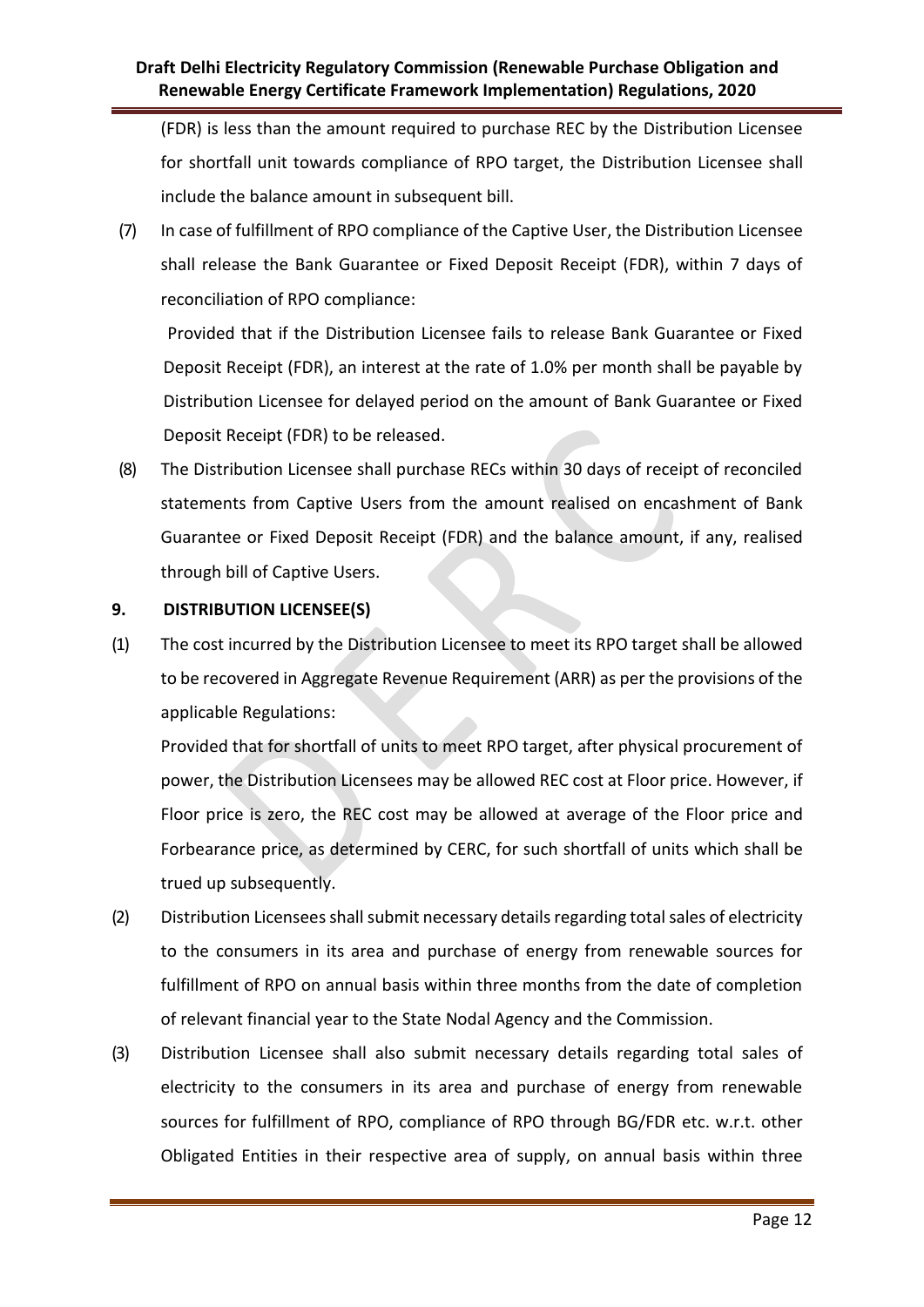months from the date of completion of relevant financial year to the State Nodal Agency and the Commission.

(4) Non-compliance of RPO by the Distribution Licensee shall attract a penalty as specified by the Commission in the relevant Business Plan Regulations.

#### **10. TREATMENT OF SURPLUS/SHORTFALL FOR RPO COMPLIANCE**

- (1) In case the Obligated Entity procures excess renewable power over and above its RPO target in any year, then such surplus power shall be carried forward in meeting its relevant RPO target of subsequent year.
- (2) In case of genuine difficulty in complying with the targets Renewable Purchase Obligation because of non-availability of RECs or delay in COD of tied up Renewable Power Plants etc., the Obligated Entity shall file Petition before the Commission for carry forward of RPO compliance in subsequent year(s).

#### **11. RENEWABLE ENERGY PRICING**

- (1) A renewable energy project shall have an option of adopting either the tariff pricing structure or the REC mechanism for pricing of the electricity generated from the project.
- (2) The projects opting for tariff under sub Regulation (1), above, shall have to continue with the same tariff pricing structure till the period of validity of Power Purchase Agreement.
- (3) Renewable energy project shall exercise its choice for selection of appropriate pricing mechanism prior to execution of the Power Purchase Agreement with the Distribution Licensee or with Open Access Consumer, as the case may be.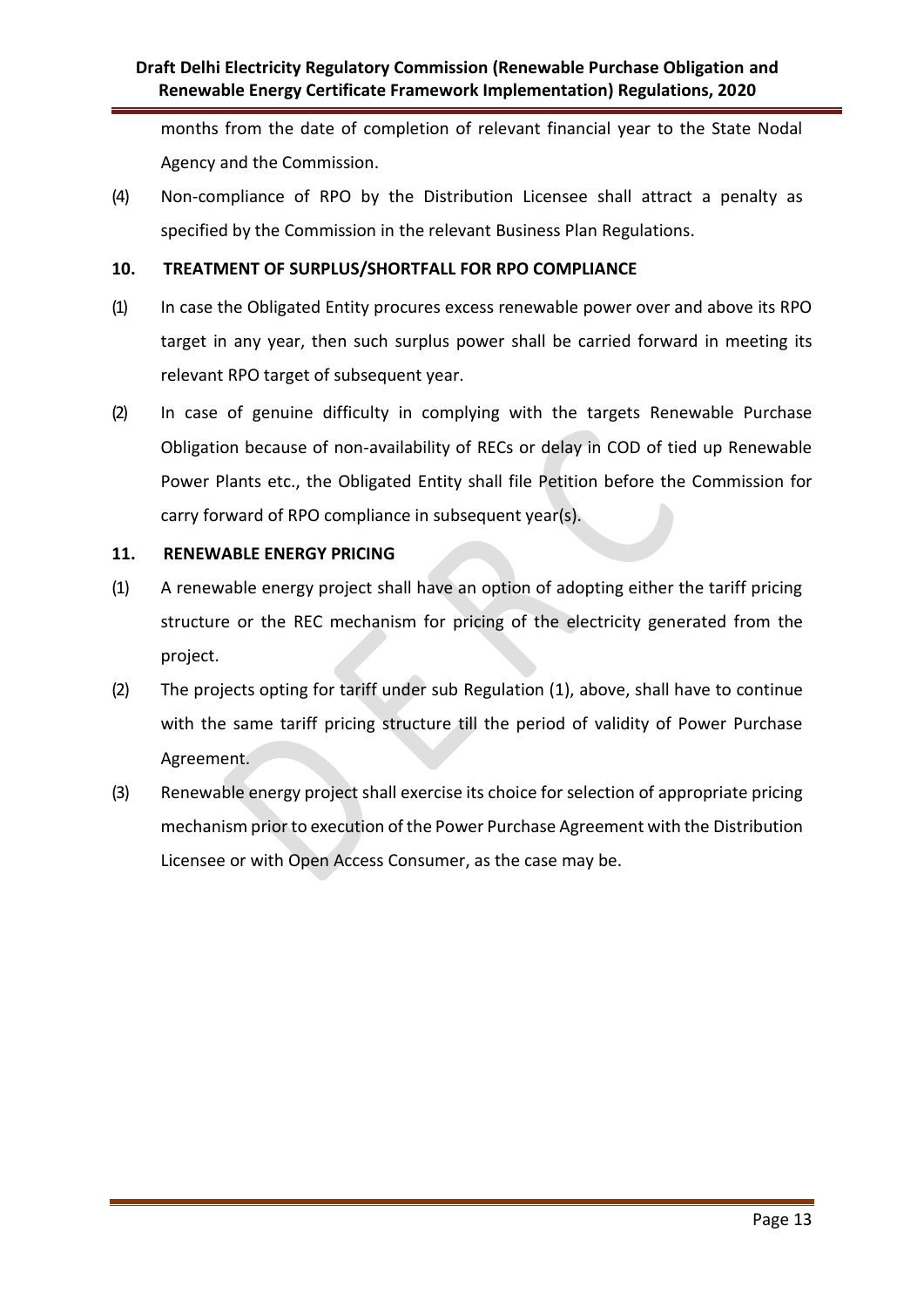## **PART 3 MISCELLANEOUS**

- **12. Power to Relax:** The Commission may, in public interest and for reasons to be recorded in writing, may relax any of the provisions of these Regulations on its own motion or on an application made before it by a person.
- **13. Power to Amend:** The Commission may from time to time add, vary, alter, suspend, modify, amend or repeal any provision of these Regulations.
- **14. Power to Remove Difficulties:**
- (1) In case of any difficulty in giving effect to any of the provisions of these Regulations, the Commission may by any general or special order, issue appropriate directions to any Obligated Entity or generating company, to take suitable action, not inconsistent with the provisions of the Act, which appears to be necessary or expedient for the purpose of removing the difficulty.
- (2) Any Accredited and Obligated Entity may make an application to the Commission and seek suitable Orders to remove any difficulties that may arise in implementation of these Regulations.

#### **15. Repeal and Savings:**

- (1) Save as otherwise provided in these Regulations, the *Delhi Electricity Regulatory Commission (Renewable Purchase Obligation and Renewable Energy Certificate Framework Implementation) Regulations, 2012* shall stand repealed from the date of commencement of these Regulations.
- (2) Notwithstanding such repeal, anything done or purported to have been done under the repealed Regulations shall be deemed to have been done or purported to have been done under these Regulations.
- (3) Nothing in these Regulations shall be deemed to limit or otherwise affect the inherent power of the Commission to make such orders as may be necessary to meet the ends of justice or to prevent abuses of the process of the Commission.
- (4) Nothing in these Regulations shall bar the Commission from adopting in conformity with the provisions of the Electricity Act 2003 (36 of 2003) a procedure, which is at variance with any of the provisions of these Regulations, if the Commission, in view of the special circumstances of a matter or class of matters and for reasons to be